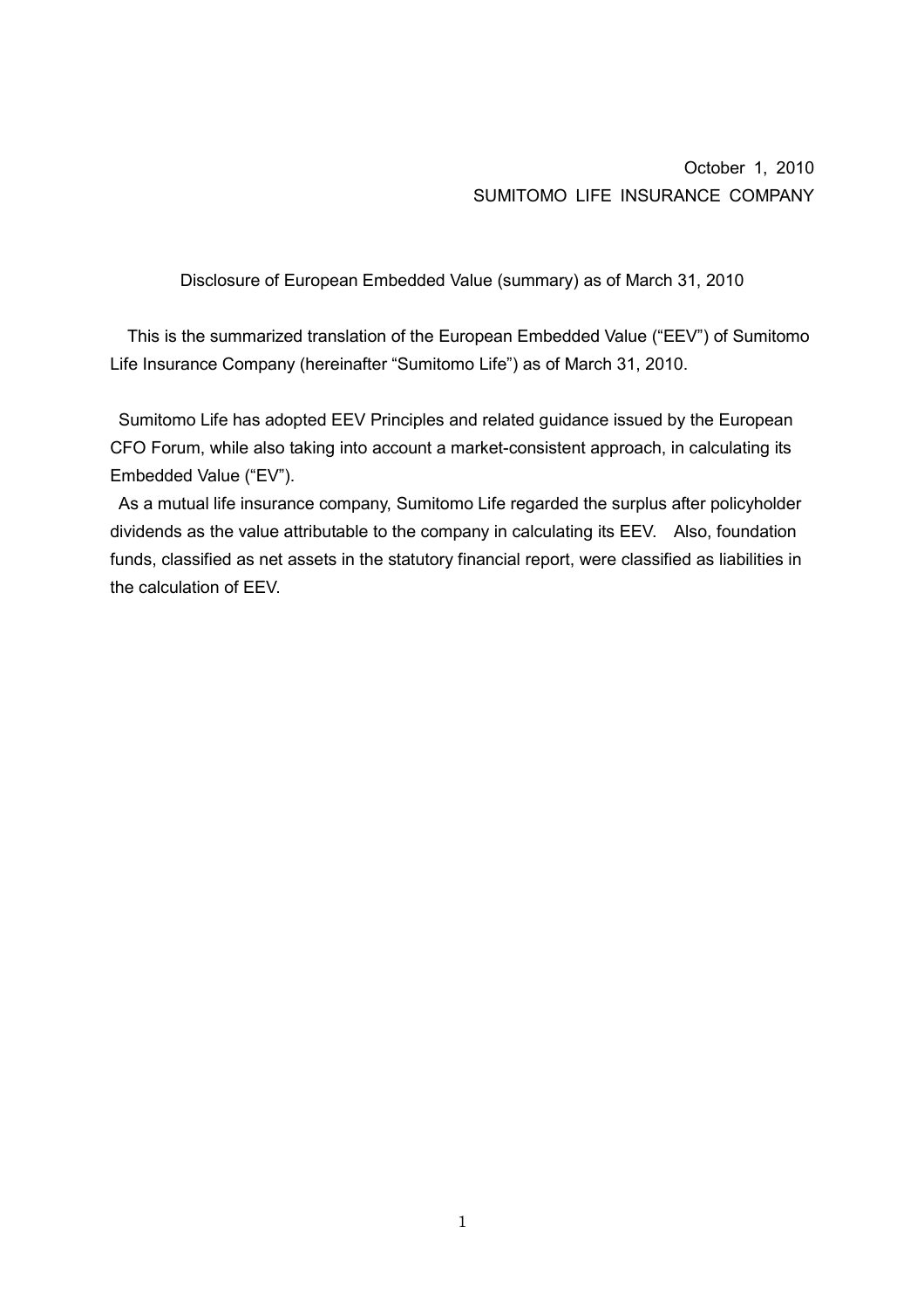## 1. EEV Results

#### a. EEV Results

|                       |                            |           |                | (billions of yen) |
|-----------------------|----------------------------|-----------|----------------|-------------------|
|                       |                            | March 31, | March 31,      | Increase          |
|                       |                            | 2009      | 2010           | (Decrease)        |
| EEV                   |                            | 1,390.0   | 1,970.2        | 580.1             |
|                       | Adjusted net worth         | 550.1     | 833.6          | 283.4             |
|                       | Value of in-force business | 839.8     | 1,136.5        | 296.7             |
|                       |                            |           |                |                   |
|                       |                            |           | Year ended     |                   |
|                       |                            |           | March 31, 2010 |                   |
| Value of new business |                            |           | 149.0          |                   |

# b. Adjusted Net Worth

|                                                                                |                                    |         | (billions of yen) |  |  |
|--------------------------------------------------------------------------------|------------------------------------|---------|-------------------|--|--|
|                                                                                | March 31,<br>March 31,<br>Increase |         |                   |  |  |
|                                                                                | 2009                               | 2010    | (Decrease)        |  |  |
| Adjusted net worth                                                             | 550.1                              | 833.6   | 283.4             |  |  |
| Total net assets on the balance sheet (Note)                                   | 354.6                              | 396.5   | 41.8              |  |  |
| Retained earnings in liabilities (after tax)                                   | 205.8                              | 256.4   | 50.5              |  |  |
| Unrealized gains (losses) on securities and<br>miscellaneous items (after tax) | $-32.3$                            | 174.7   | 207.0             |  |  |
| Unrealized gains (losses) on loans (after tax)                                 | 45.4                               | 87.5    | 42.1              |  |  |
| Unrealized gains (losses) on real estate (after tax)                           | 65.5                               | $-15.9$ | $-81.5$           |  |  |
| Unrealized gains (losses) on liabilities (after tax)                           | $-15.5$                            | $-15.0$ | 0.4               |  |  |
| Unfunded retirement benefit obligation (after tax)                             | -73.5                              | $-50.5$ | 22.9              |  |  |

(Note) Foundation funds, the total amount of valuation adjustments, and expected distributions from capital are excluded.

# c. Reconciliation of total net assets to adjusted net worth

|                                                         |           |           | (billions of yen) |
|---------------------------------------------------------|-----------|-----------|-------------------|
|                                                         | March 31, | March 31, | Increase          |
|                                                         | 2009      | 2010      | (Decrease)        |
| Total Net Assets (Note)                                 | 354.4     | 399.4     | 45.0              |
| PLUS Retained earnings in liabilities (After tax)       | 205.8     | 256.4     | 50.5              |
| PLUS Unrealized gains/losses (After tax)                | 63.3      | 228.2     | 164.9             |
| PLUS Unfunded retirement benefit obligation (After tax) | $-73.5$   | $-50.5$   | 22.9              |
| LESS Book value of businesses not covered               |           |           |                   |
| Adjusted net worth                                      | 550.1     | 833.6     | 283.4             |

 (Note) Foundation funds, the total amount of valuation adjustments, and expected distributions from capital are excluded.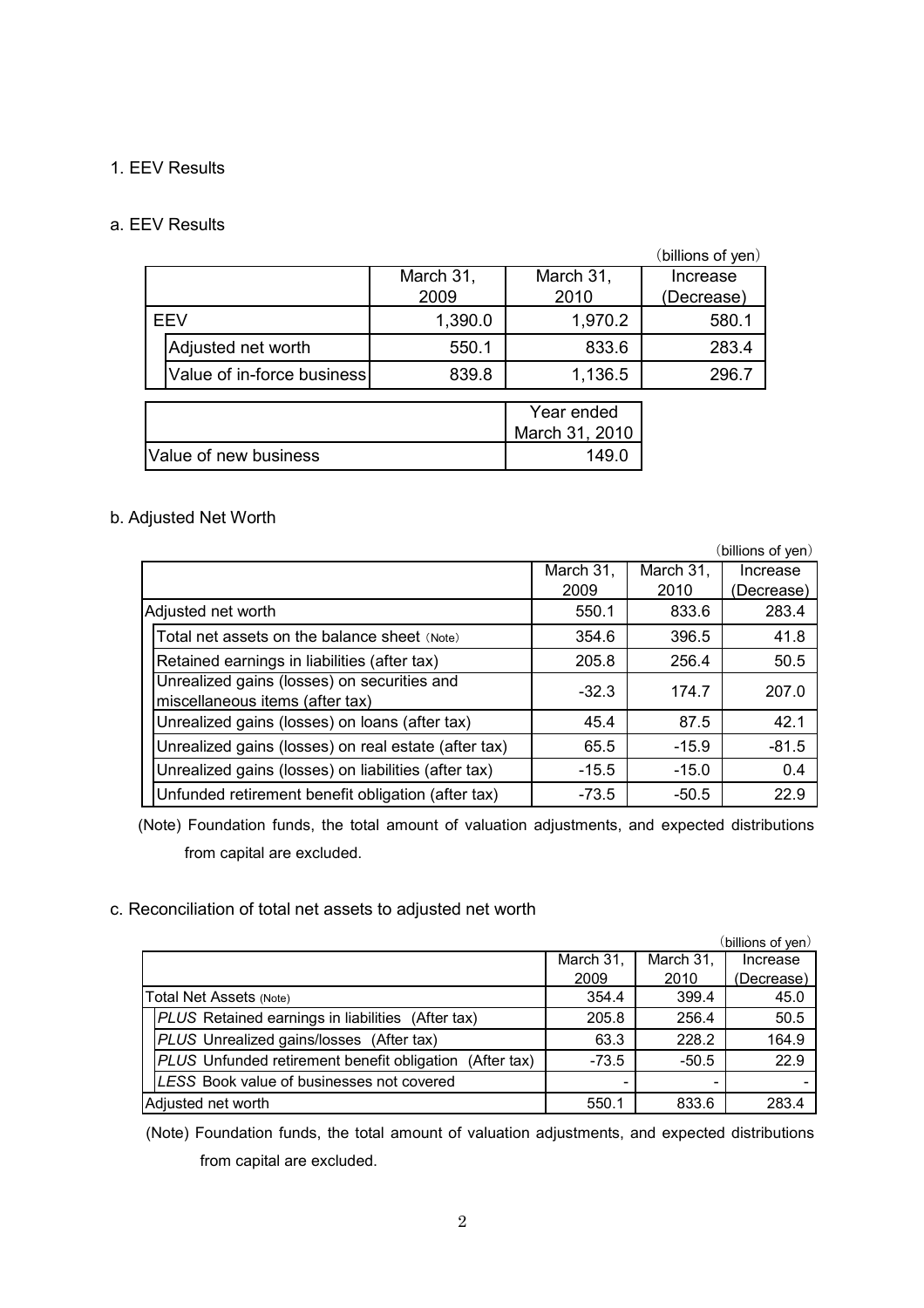# d. Value of In-force Business

|  |                                                      |           |           | (billions of ven) |
|--|------------------------------------------------------|-----------|-----------|-------------------|
|  |                                                      | March 31, | March 31, | Increase          |
|  |                                                      | 2009      | 2010      | (Decrease)        |
|  | Value of in-force business                           | 839.8     | 1,136.5   | 296.7             |
|  | Certainty equivalent present value of future profits | 1,164.9   | 1,470.4   | 305.4             |
|  | Time value of financial options and guarantees       | $-84.0$   | $-92.5$   | $-8.4$            |
|  | Cost of holding required capital (Note)              | $-97.8$   | $-100.5$  | $-2.7$            |
|  | Cost of non-hedgeable risks                          | $-143.1$  | $-140.7$  | 2.4               |

(Note) Sumitomo Life defines required capital as the amount required to maintain a solvency margin ratio of 600%.

# e. Value of New Business

|                                                      | (billions of yen) |
|------------------------------------------------------|-------------------|
|                                                      | Year ended        |
|                                                      | March 31, 2010    |
| Value of new business                                | 149.0             |
| Certainty equivalent present value of future profits | 191.9             |
| Time value of financial options and guarantees       | $-23.9$           |
| Cost of holding required capital                     | $-7.8$            |
| Cost of non-hedgeable risks                          | $-11.0$           |

The new business margin (the ratio of the value of new business to the present value of premium income) is as follows:

|                                            | (billions of yen) |
|--------------------------------------------|-------------------|
|                                            | Year ended        |
|                                            | March 31, 2010    |
| Value of new business (a)                  | 149.0             |
| Present value of premium income (b) (Note) | 2,289.9           |
| New business Margin $(a)+(b)$              | 6.5%              |

(Note) Future premium income is discounted by the risk-free rate used for the calculation of the value of new business.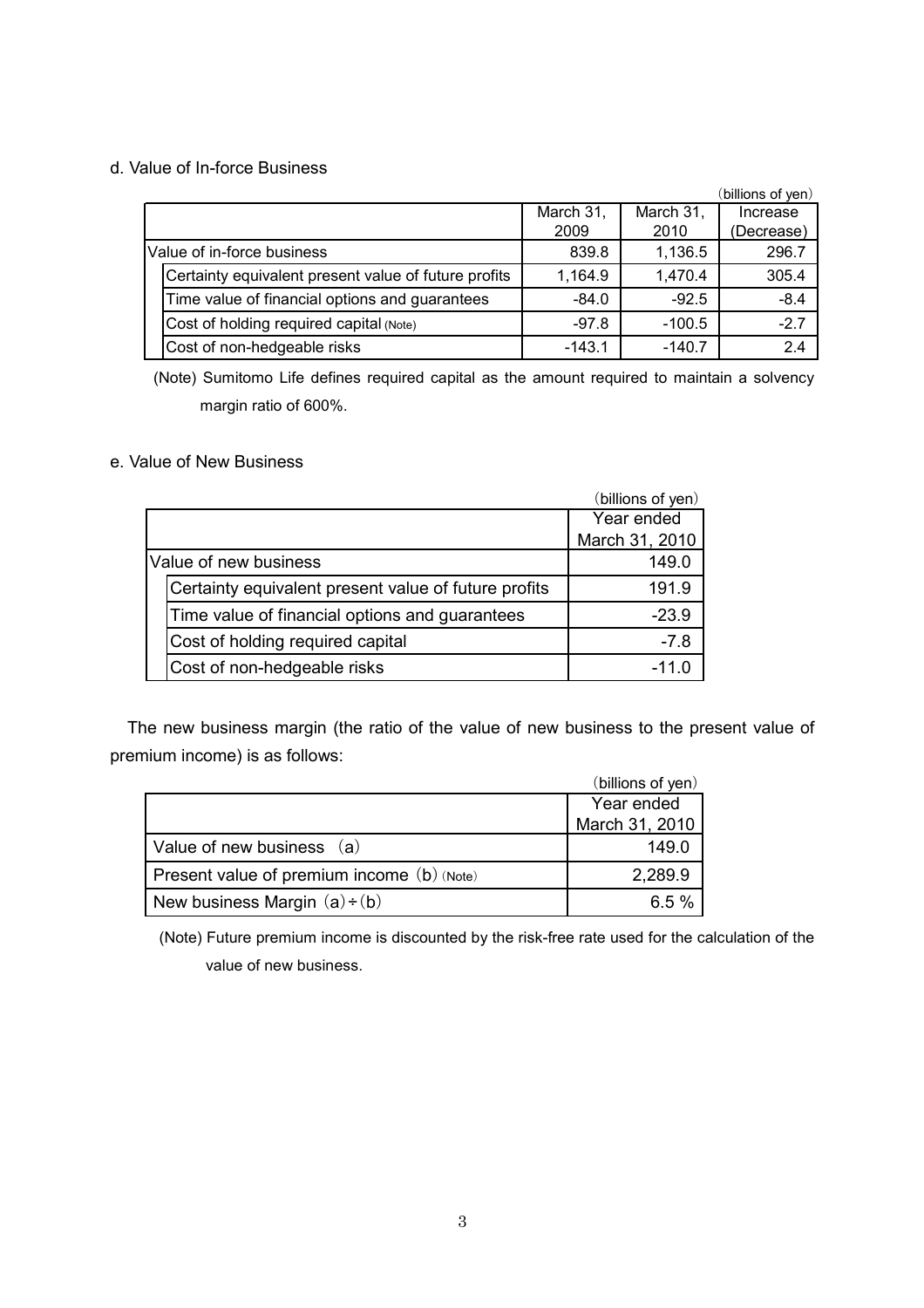# 2. Statement of changes in EEV

|                                                                              |                       |                                  | (billions of yen) |
|------------------------------------------------------------------------------|-----------------------|----------------------------------|-------------------|
|                                                                              | Adjusted<br>net worth | Value of<br>in-force<br>business | EEV               |
| Values as of March 31, 2009                                                  | 550.1                 | 839.8                            | 1,390.0           |
| (1) Value of new business                                                    |                       | 149.0                            | 149.0             |
| (2) Expected existing business contribution<br>(at the risk-free rate)       | 1.2                   | 16.7                             | 17.9              |
| (3) Expected existing business contribution<br>(in excess of risk-free rate) | 8.1                   | 200.2                            | 208.3             |
| (4) Expected transfer from VIF to adjusted<br>net worth                      | 125.3                 | $-125.3$                         |                   |
| in-force at beginning of year                                                | 259.3                 | $-259.3$                         |                   |
| new business                                                                 | -134.0                | 134.0                            |                   |
| (5) Non-economic experience variances                                        | $-10.1$               | $-19.2$                          | $-29.4$           |
| (6) Non-economic assumptions changes                                         |                       |                                  |                   |
| (7) Economic variances                                                       | 158.9                 | 75.3                             | 234.2             |
| Values as of March 31, 2010                                                  | 833.6                 | 1,136.5                          | 1,970.2           |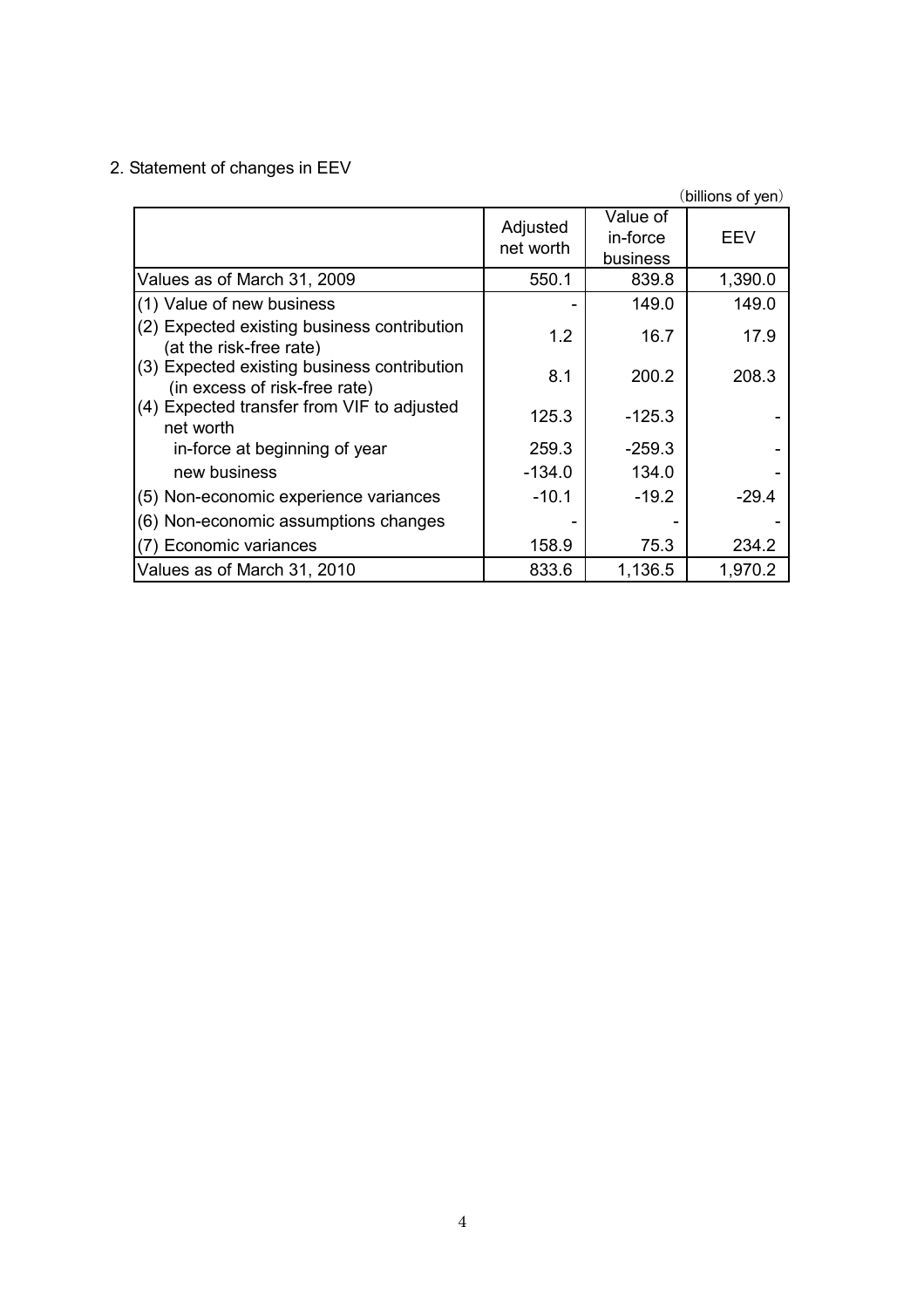# 3. Sensitivity Analysis

# a. Sensitivity Analysis of EEV

|                 |                                                                            |            | (billions of yen)      |
|-----------------|----------------------------------------------------------------------------|------------|------------------------|
|                 |                                                                            | <b>EEV</b> | Increase<br>(Decrease) |
|                 | EEV as of March 31, 2010                                                   | 1,970.2    |                        |
| Sensitivity 1:  | 50bp upward parallel shift in risk-free yield<br>curve                     | 2,202.3    | 232.1                  |
| Sensitivity 2:  | 50bp downward parallel shift in risk-free<br>yield curve                   | 1,695.5    | $-274.6$               |
| Sensitivity 3:  | 10% decline in equity and real estate<br>values                            | 1,793.0    | $-177.1$               |
|                 | Sensitivity 4: 10% decline in maintenance expenses                         | 2,046.5    | 76.3                   |
|                 | Sensitivity 5: 10% decline in surrender and lapse rates                    | 2,111.4    | 141.2                  |
| Sensitivity 6:  | 5% decline in mortality and morbidity rates<br>for life insurance products | 2,133.4    | 163.2                  |
| Sensitivity 7:  | 5% decline in mortality and morbidity rates<br>for annuities               | 1,968.4    | $-1.8$                 |
| Sensitivity 8:  | Setting required capital at statutory<br>minimum level                     | 2,070.7    | 100.5                  |
| Sensitivity 9:  | 25% increase in implied volatilities of<br>equity and real estate values   | 1,956.0    | $-14.2$                |
| Sensitivity 10: | 25% increase in implied volatilities of<br>swaptions                       | 1,942.9    | $-27.2$                |

 Only the value of in-force business is affected in sensitivities 4 through 10. The following table shows the effect of sensitivities 1 through 3 on adjusted net worth.

|                |                                               | (billions of yen) |
|----------------|-----------------------------------------------|-------------------|
|                |                                               | Increase          |
|                |                                               | (Decrease)        |
| Sensitivity 1: | 50bp upward parallel shift in risk-free yield | $-384.2$          |
|                | curve                                         |                   |
| Sensitivity 2: | 50bp downward parallel shift in risk-free     | 351.7             |
|                | vield curve                                   |                   |
| Sensitivity 3: | 10% decline in equity and real estate         | -169.0            |
|                | values                                        |                   |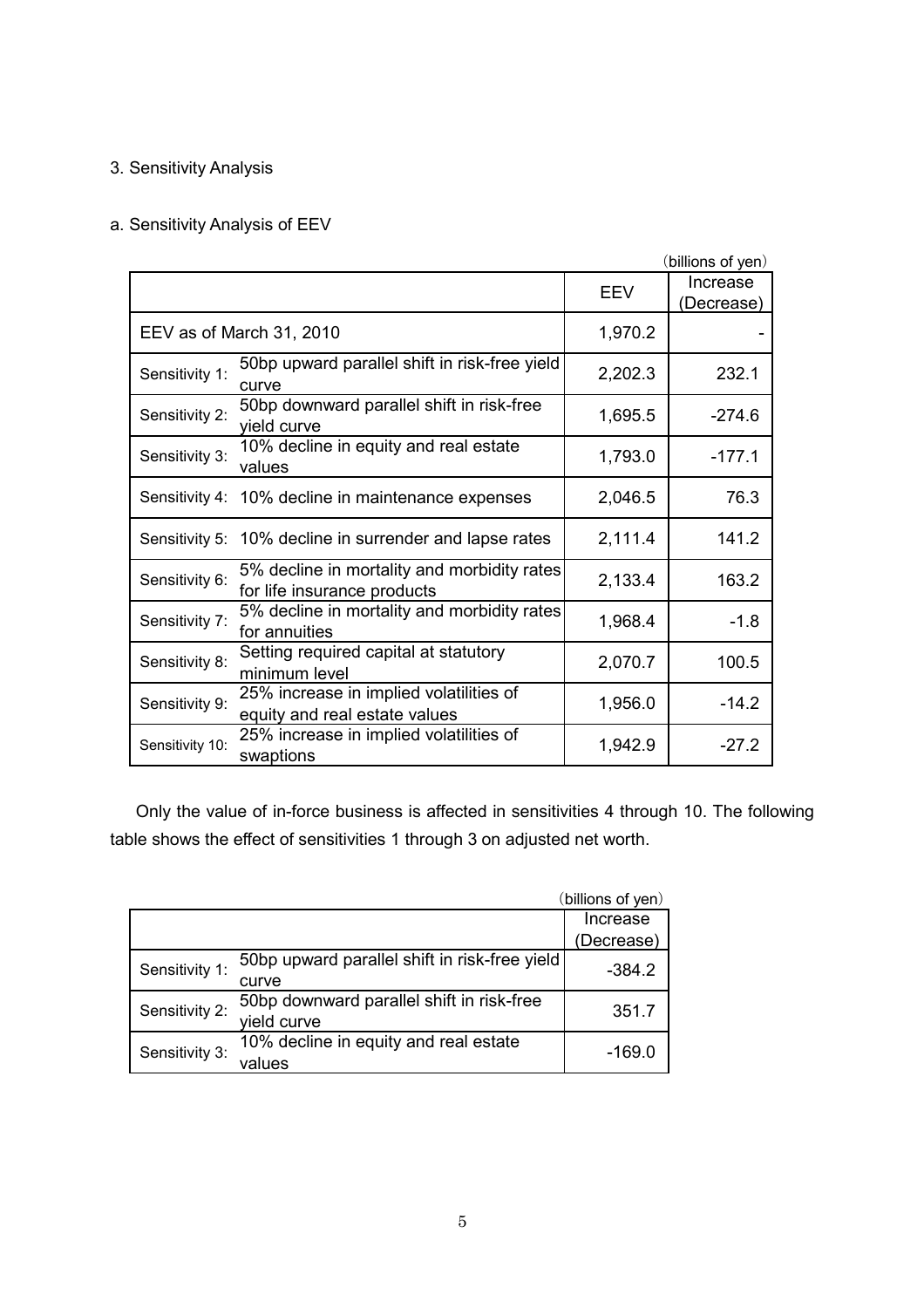b. Sensitivity analysis of the value of new business

| (billions of yen)    |                                                         |              |            |  |  |
|----------------------|---------------------------------------------------------|--------------|------------|--|--|
|                      |                                                         | Value of new | Increase   |  |  |
|                      | Assumptions                                             | business     | (Decrease) |  |  |
|                      | Value of new business for the year                      | 149.0        |            |  |  |
| ended March 31, 2010 |                                                         |              |            |  |  |
| Sensitivity 1:       | 50bp upward parallel shift in risk-free yield           | 159.4        |            |  |  |
|                      | curve                                                   |              | 10.3       |  |  |
| Sensitivity 2:       | 50bp downward parallel shift in risk-free               | 138.3        | $-10.7$    |  |  |
|                      | yield curve                                             |              |            |  |  |
|                      | 10% decline in equity and real estate                   | 143.3        | $-5.6$     |  |  |
| Sensitivity 3:       | values                                                  |              |            |  |  |
|                      |                                                         | 153.4        | 4.4        |  |  |
|                      | Sensitivity 4: 10% decline in maintenance expenses      |              |            |  |  |
|                      | Sensitivity 5: 10% decline in surrender and lapse rates | 165.8        | 16.7       |  |  |
|                      |                                                         |              |            |  |  |
| Sensitivity 6:       | 5% decline in mortality and morbidity rates             | 161.9        | 12.9       |  |  |
|                      | for life insurance products                             |              |            |  |  |
| Sensitivity 7:       | 5% decline in mortality and morbidity rates             | 149.0        | 0.0        |  |  |
|                      | for annuities                                           |              |            |  |  |
| Sensitivity 8:       | Setting required capital at statutory                   | 156.9        | 7.8        |  |  |
|                      | minimum level                                           |              |            |  |  |
|                      | 25% increase in implied volatilities of                 |              |            |  |  |
| Sensitivity 9:       | equity and real estate values                           | 146.0        | $-2.9$     |  |  |
|                      | 25% increase in implied volatilities of                 |              |            |  |  |
| Sensitivity 10:      | swaptions                                               | 143.3        | $-5.6$     |  |  |

#### 4. Note

The calculation of EEV requires numerous assumptions regarding future projections that are subject to risks and uncertainties. Future results may differ from those assumptions used in the calculation of EEV.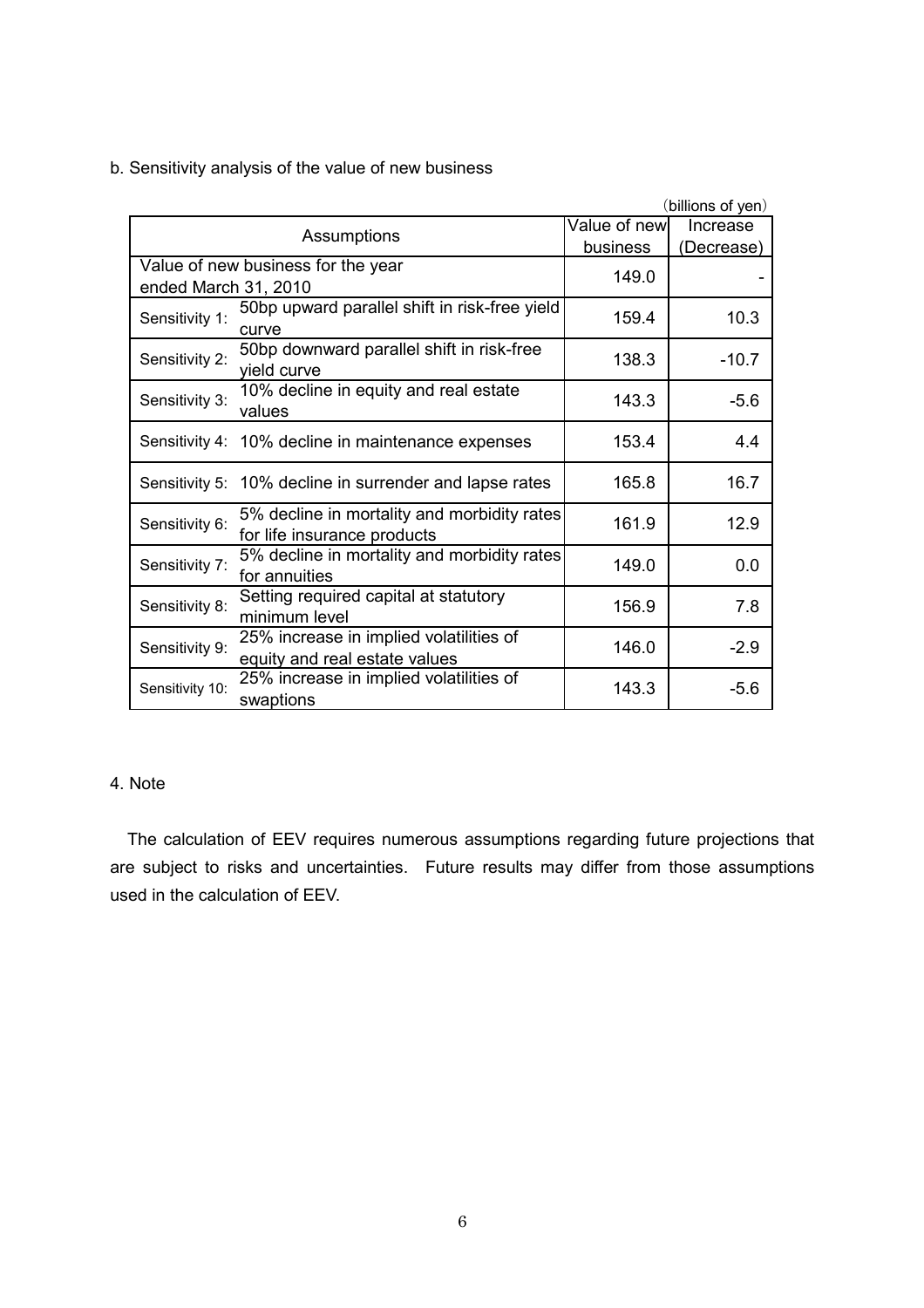#### Appendix: Principal EEV Assumptions

1. Economic assumptions

#### a. Risk-free rate

In the certainty equivalent calculation, Japanese Government Bonds (JGB) are used as a proxy for risk-free rates.

The table below shows, for selected tenors, the risk-free rates (spot rates) which are used in the calculations.

| Tenor    | March 31, 2009 | March 31, 2010 |
|----------|----------------|----------------|
| 1 year   | 0.329%         | 0.108%         |
| 2 years  | 0.418%         | 0.157%         |
| 3 years  | 0.555%         | 0.289%         |
| 4 years  | 0.697%         | 0.416%         |
| 5 years  | 0.810%         | 0.575%         |
| 10 years | 1.404%         | 1.454%         |
| 15 years | 1.845%         | 2.023%         |
| 20 years | 2.065%         | 2.338%         |
| 25 years | 2.156%         | 2.418%         |
| 30 years | 2.202%         | 2.444%         |

<sup>(</sup>Source:Bloomberg (interpolated))

We assumed that forward rates in the 31st year and beyond were equal to those in the 30th year.

#### b. Principal dynamic assumption

(1) Interest rate model

As an interest rate model, Sumitomo Life has adopted a single-factor Hull-White model, in which interest rates associated with Japanese yen, U.S. dollars, Euros and British pounds are calculated. The model has been adjusted to be in line with a risk-neutral approach in which Japanese yen is set as a base currency, and correlations between the interest rates have also been taken into account. The interest rate model has been calibrated to be consistent with the market environment as of each reporting date, and parameters used are estimated from the yield curve and implied volatilities of interest rate swaptions with various maturities. 5,000 scenarios are used in calculating the time value of financial options and guarantees through the stochastic method.

A summary of implied volatilities of interest rate swaptions used to calibrate the scenarios is as follows: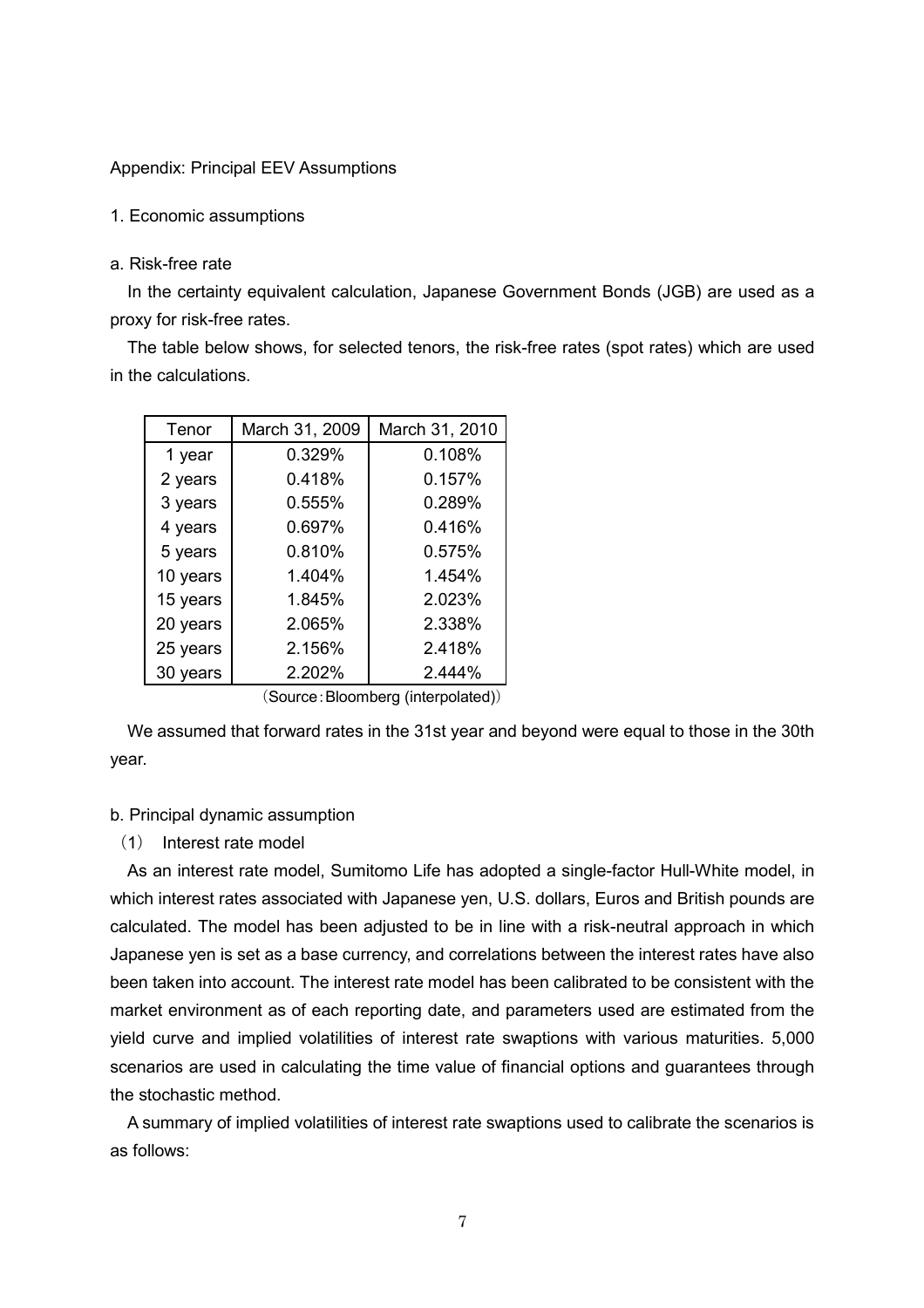|                 |                                                          | March 31, 2009                                    |                                     |     |            | March 31, 2010 |            |                                                 |             |
|-----------------|----------------------------------------------------------|---------------------------------------------------|-------------------------------------|-----|------------|----------------|------------|-------------------------------------------------|-------------|
| Option<br>Tenor | Swap<br>Tenor                                            | <b>JPY</b>                                        | <b>USD</b>                          | EUR | <b>GBP</b> | <b>JPY</b>     | <b>USD</b> | EUR                                             | <b>GBP</b>  |
| 5 years         | 5 years                                                  |                                                   |                                     |     |            |                |            | 29.7% 26.9% 17.5% 15.8% 27.3% 21.0% 16.4% 14.9% |             |
| 5 years         | 7 years                                                  |                                                   |                                     |     |            |                |            | 27.4% 25.9% 17.7% 15.3% 25.2% 20.2% 16.0% 14.3% |             |
| 5 years         | 10 years 25.2% 25.0% 17.5% 14.7% 23.6% 19.2% 15.9% 13.5% |                                                   |                                     |     |            |                |            |                                                 |             |
| 7 years         | 5 years                                                  | 25.1% 24.3% 16.0% 13.2%   23.1% 19.1% 14.6% 13.1% |                                     |     |            |                |            |                                                 |             |
| 7 years         | 7 years                                                  |                                                   |                                     |     |            |                |            | 23.8% 23.6% 15.9% 13.0% 22.2% 18.4% 14.6% 12.7% |             |
| 7 years         | 10 years 22.3% 23.4% 15.9% 12.9% 21.6% 17.8% 14.9% 12.5% |                                                   |                                     |     |            |                |            |                                                 |             |
| 10 years        | 5 years                                                  |                                                   | 22.0% 21.6% 14.5% 11.0% 20.9% 16.6% |     |            |                |            |                                                 | 13.6% 11.6% |
| 10 years        | 7 years                                                  |                                                   | 21.0% 21.7% 14.7% 11.2% 20.7% 16.3% |     |            |                |            |                                                 | 13.8% 11.5% |
| 10 years        | 10 years                                                 |                                                   |                                     |     |            |                |            | 20.0% 21.7% 15.2% 11.8% 20.6% 16.0% 14.4% 11.7% |             |

Interest rate swaptions implied volatilities

(Source:Bloomberg)

# (2) Implied volatilities of equities and currencies

Volatilities of major equity indices and currencies are calibrated based on implied volatilities of options traded in the market. Implied volatilities used to calibrate the scenarios are as follows:

Stock options

| Currency   | <b>Underlying</b>  | Option<br>Tenor | Volatility |                               |  |  |
|------------|--------------------|-----------------|------------|-------------------------------|--|--|
|            | Asset              |                 |            | March 31, 2009 March 31, 2010 |  |  |
| <b>JPY</b> | Nikkei 225         | 3 years         | 34.3%      | 21.5%                         |  |  |
|            |                    | 4 years         | 34.1%      | 21.9%                         |  |  |
|            |                    | 5 years         | 33.9%      | 22.1%                         |  |  |
| <b>USD</b> | <b>S&amp;P 500</b> | 3 years         | 34.9%      | 21.2%                         |  |  |
|            |                    | 4 years         | 34.8%      | 22.5%                         |  |  |
|            |                    | 5 years         | 34.8%      | 23.6%                         |  |  |
| <b>EUR</b> | Euro               | 3 years         | 33.3%      | 21.7%                         |  |  |
|            | Stoxx 50           | 4 years         | 32.7%      | 21.9%                         |  |  |
|            |                    | 5 years         | 32.3%      | 22.3%                         |  |  |
| <b>GBP</b> | <b>FTSE 100</b>    | 3 years         | 31.2%      | 19.9%                         |  |  |
|            |                    | 4 years         | 30.8%      | 20.2%                         |  |  |
|            |                    | 5 years         | 30.7%      | 20.5%                         |  |  |

(Source:several investment banks)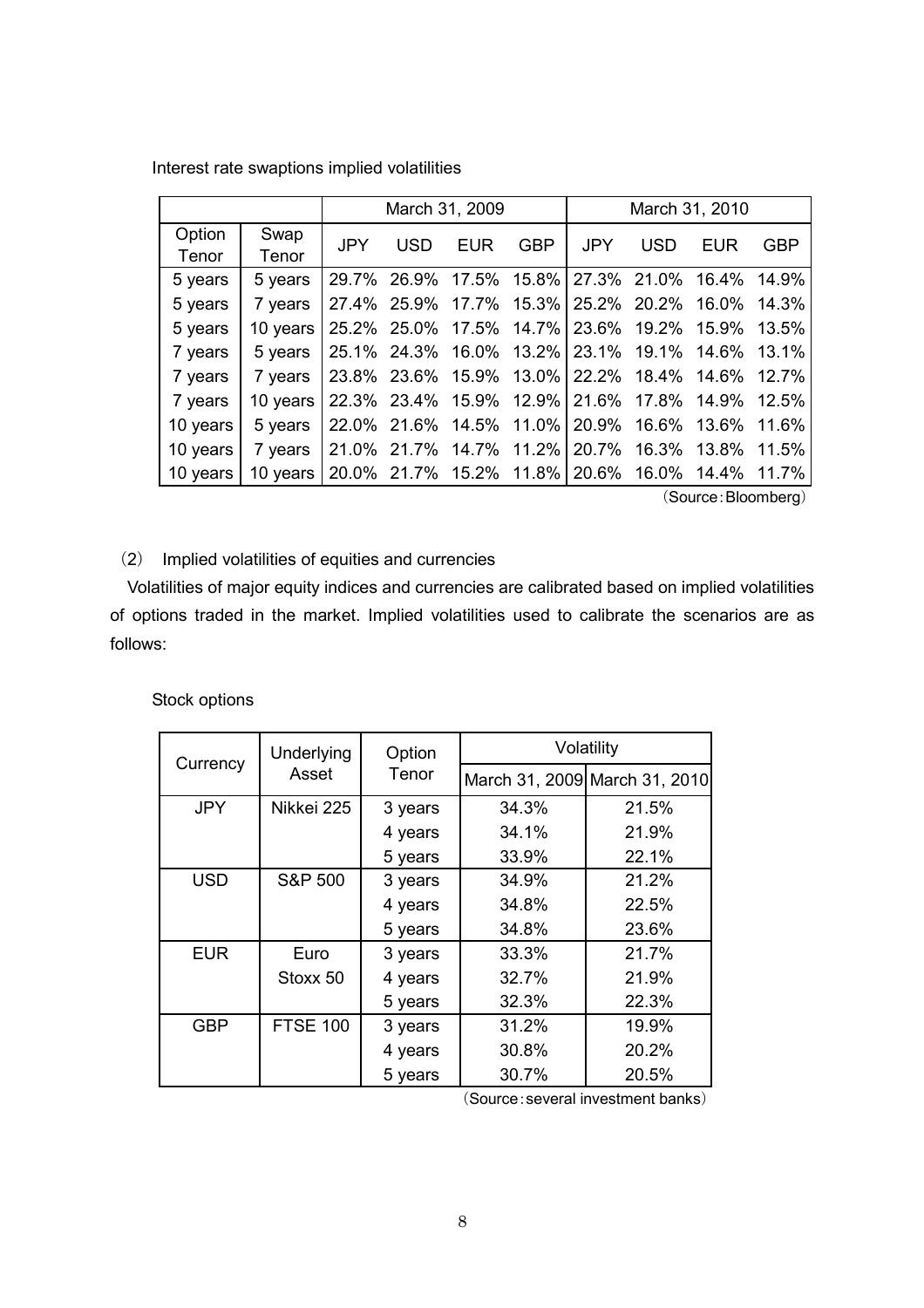#### Currency options

| Currency   | Option<br>Tenor | Volatility                    |       |  |  |  |
|------------|-----------------|-------------------------------|-------|--|--|--|
|            |                 | March 31, 2009 March 31, 2010 |       |  |  |  |
| <b>USD</b> | 5 years         | 11.6%                         | 14.8% |  |  |  |
| <b>EUR</b> | 5 years         | 20.8%                         | 17.8% |  |  |  |
| GRP        | 5 years         | 24.1%                         | 17.5% |  |  |  |

(Source:Bloomberg)

#### (3) Correlations

In addition to the implied volatilities described above, Sumitomo Life has calculated implied volatilities reflecting its asset portfolio and correlation factors. The share of each asset is assumed to be unchanged over the projection periods.

With regard to correlation factors, market-consistent data from exotic options with sufficient liquidity have not been observed in the market. Therefore, Sumitomo Life estimated correlation factors based on historical market data. Specifically, the monthly data from March 2000 to March 2010 have been used. The following table shows correlation factors between major variables.

|                      | 1year<br>Rate<br>/JPY | 1year<br>Rate<br>/USD | 1year<br>Rate<br>/EUR | 1year<br>Rate<br>/GBP |      | USD/JPYIEUR/JPYI | GBP/JPY | <b>NIKKEI</b><br>225 | S&P<br>500 | Euro<br>Stoxx 50 | <b>FTSE</b><br>100 |
|----------------------|-----------------------|-----------------------|-----------------------|-----------------------|------|------------------|---------|----------------------|------------|------------------|--------------------|
| 1year Rate<br>/JPY   | 1.00                  | 0.32                  | 0.33                  | 0.35                  | 0.08 | $\triangle$ 0.00 | 0.13    | 0.34                 | 0.16       | 0.11             | 0.14               |
| 1year Rate<br>/USD   | 0.32                  | 1.00                  | 0.79                  | 0.71                  | 0.38 | 0.07             | 0.27    | 0.33                 | 0.39       | 0.49             | 0.40               |
| 1year Rate<br>/EUR   | 0.33                  | 0.79                  | 1.00                  | 0.76                  | 0.25 | 0.09             | 0.26    | 0.28                 | 0.41       | 0.45             | 0.39               |
| 1year Rate<br>/GBP   | 0.35                  | 0.71                  | 0.76                  | 1.00                  | 0.23 | $\triangle$ 0.03 | 0.28    | 0.22                 | 0.31       | 0.33             | 0.29               |
| USD/JPY              | 0.08                  | 0.38                  | 0.25                  | 0.23                  | 1.00 | 0.55             | 0.71    | 0.24                 | 0.07       | 0.20             | 0.12               |
| EUR/JPY              | $\triangle$ 0.00      | 0.07                  | 0.09                  | $\triangle$ 0.03      | 0.55 | 1.00             | 0.76    | 0.32                 | 0.25       | 0.21             | 0.22               |
| GBP/JPY              | 0.13                  | 0.27                  | 0.26                  | 0.28                  | 0.71 | 0.76             | 1.00    | 0.28                 | 0.17       | 0.18             | 0.07               |
| <b>NIKKEI</b><br>225 | 0.34                  | 0.33                  | 0.28                  | 0.22                  | 0.24 | 0.32             | 0.28    | 1.00                 | 0.63       | 0.60             | 0.62               |
| S&P<br>500           | 0.16                  | 0.39                  | 0.41                  | 0.31                  | 0.07 | 0.25             | 0.17    | 0.63                 | 1.00       | 0.89             | 0.87               |
| Euro<br>Stoxx 50     | 0.11                  | 0.49                  | 0.45                  | 0.33                  | 0.20 | 0.21             | 0.18    | 0.60                 | 0.89       | 1.00             | 0.90               |
| <b>FTSE</b><br>100   | 0.14                  | 0.40                  | 0.39                  | 0.29                  | 0.12 | 0.22             | 0.07    | 0.62                 | 0.87       | 0.90             | 1.00               |

(Source:Bloomberg)